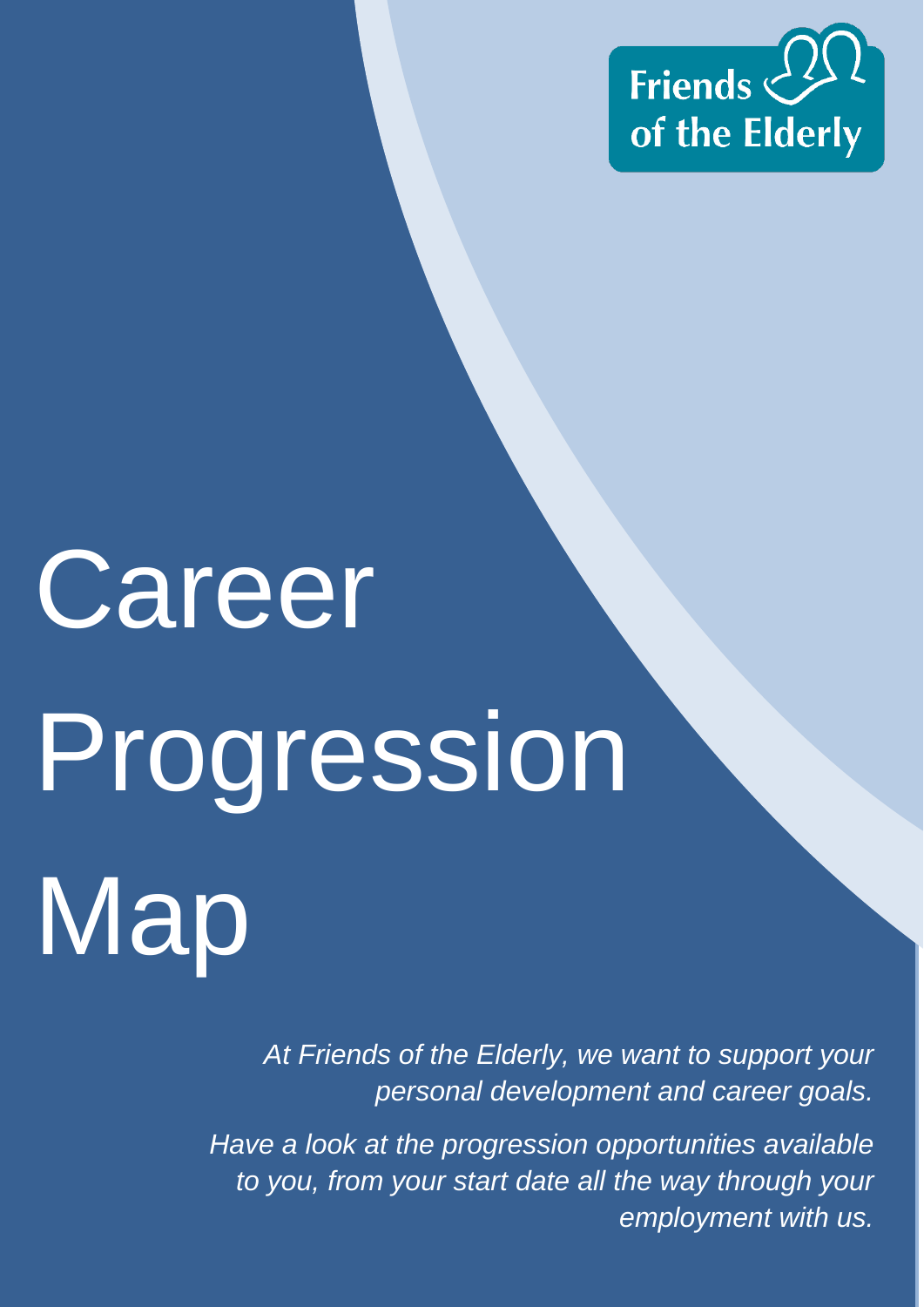

#### Start Date

#### Health Care Assistant





Induction programme with a comprehensive training schedule including:

- *Moving and Assisting Training*
- *Safeguarding*
- *Dementia Awareness*
- *Supporting People with Distressed Behaviours*
- *Health and Safety*

As well as completion of the care certificate if you are new to care

**Months 3+**



Probation 3-month review Care certificate completion Competency assessments undertaken Regular feedback and support from mentor



#### **Promotion or development opportunities**

- Promotion to Shift Leader
- Promotion to Med Tech or Nursing Support Assistant
- Develop into a Dementia Champion
- Achieve a formal qualification in Health and Social Care



1

**Months 1 - 3**

Induction programme signed off as complete

Additional training based on role requirements including:

- *Care and Administration of Medicines*
- *Emergency First Aid at Work*

#### **Months 6+**

Probation period complete

Ready to learn more? Some of the additional training available to you:

- *Mental Health Awareness* ▪ *Resilience*
- *Communication and People Skills*

*How will you progress?*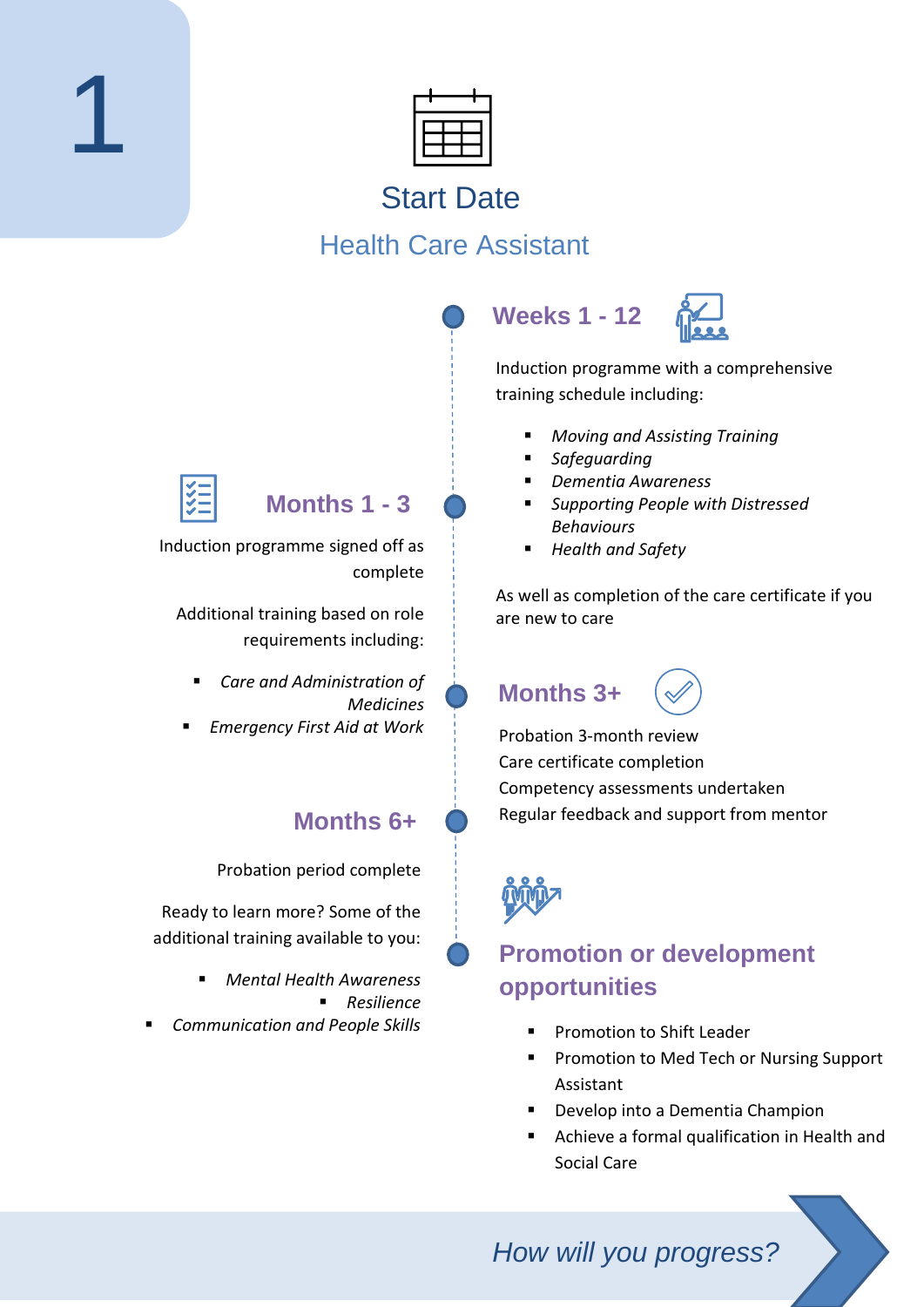## Specific Career Pathways

## Leadership and Management

We have a Shift Leader role at Friends of the Elderly, and a Leadership and Management programme to support you in this promotion, if that is something you would be interested in.

#### Face to face training available:

- Leadership skills and the shift leader role
- Medication and care plan guidance, assessor and VOED guidance
- Managing conflict and the art of conversation
- Supervision and appraisal, mentoring

#### Additional online leadership training includes:

- Communication and people skills for leaders
- Resilience and motivation techniques for leaders
- Stress management for leaders

## **Medication**

You can specialise in medication at Friends of the Elderly. Different job roles include Med Tech or Nursing Support Assistant.

#### Face to face training available:

■ Begin with our full day new starter course - Care and Administration of Medicines

When you start to take on more responsibility, the below courses could be right for you:

- **Medication Assessor**
- Medication Management and Audit

You can then go on to complete various clinical skill courses including:

- Diabetes Awareness
- **Stroke Awareness**
- Dysphagia Management

Who will you be? *Who will you be?*